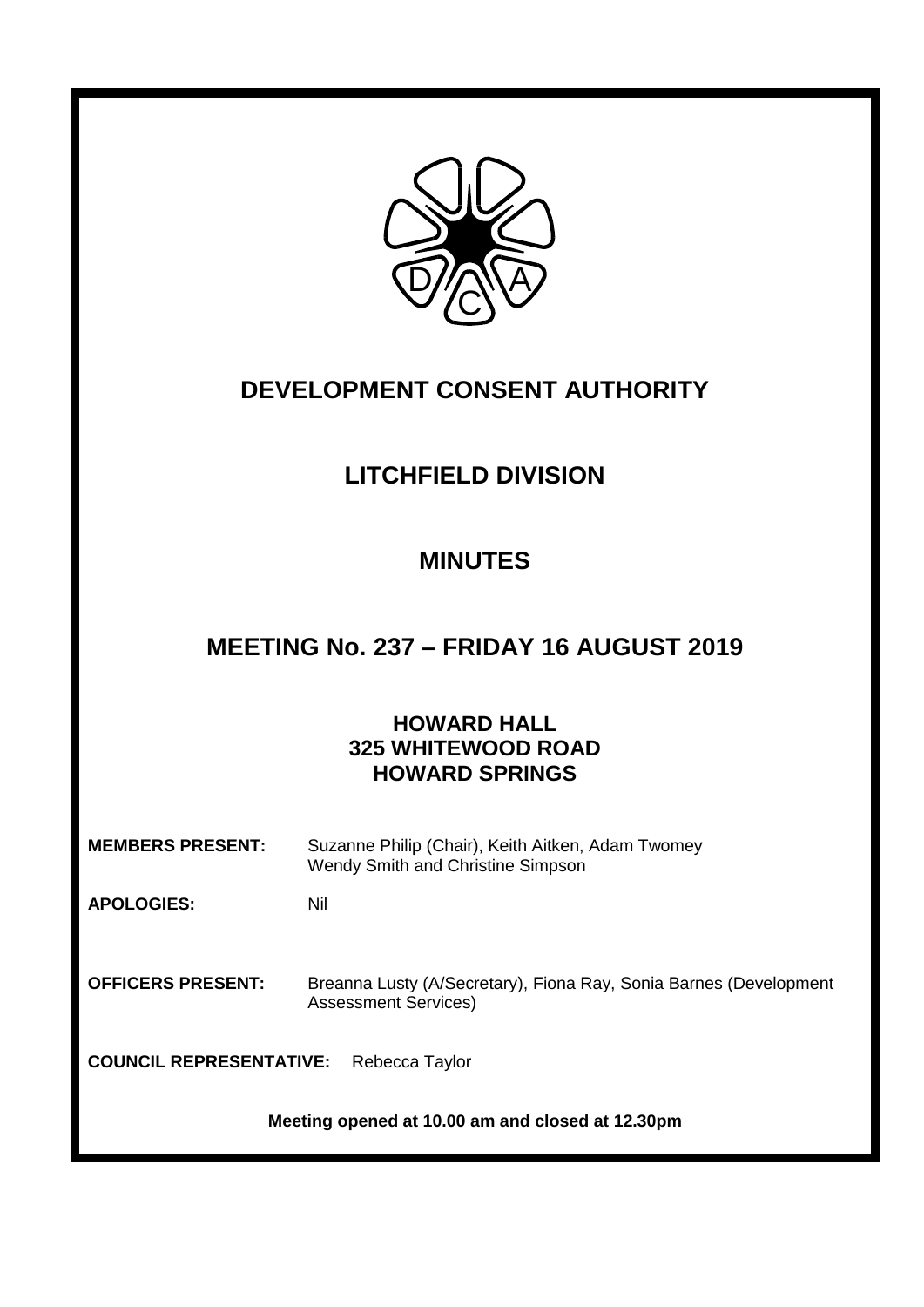**MINUTES RECORD THE EVIDENTIARY STAGE AND THE DELIBERATIVE STAGE SEPARATELY. THESE MINUTES RECORD THE DELIBERATIVE STAGE. THE TWO STAGES ARE GENERALLY HELD AT DIFFERENT TIME DURING THE MEETING AND INVITEES ARE PRESENT FOR THE EVIDENTIARY STAGE ONLY.**

#### **ITEM 1 INDEPENDENT UNIT EXCEEDING 80M2 IN FLOOR AREA PA2019/0241 SECTION 4023 (85) SANDPIPER GROVE, HOWARD SPRINGS, HUNDRED OF BAGOT**

### **APPLICANT ONE PLANNING CONSULT**

Israel Kgosiemang (One Planning Consult) & Simon Walker (Landowner)

**RESOLVED** That, pursuant to section 53(a) of the *Planning Act 1999* the Development **118/19** Consent Authority consent to the application to develop Section 4023 (85) Sandpiper Grove, Howard Springs, Hundred of Bagot for the purpose of an independent unit exceeding 80m2 in floor area, subject to the following conditions:

#### **GENERAL CONDITIONS**

- 1. The works carried out under this permit shall be in accordance with the drawings endorsed as forming part of this permit.
- 2. The owner of the land must enter into agreements with the relevant authorities for the provision of water supply, drainage, sewerage and electricity facilities to the development shown on the endorsed plan in accordance with the authorities requirements and relevant legislation at the time.
- 3. Stormwater is to be collected and discharged into the drainage network to the technical standards of and at no cost to Litchfield Council to the satisfaction of the consent authority.
- 4. Any developments on or adjacent to any easements on site shall be carried out to the requirements of the relevant service authority to the satisfaction of the consent authority.
- 6. No fence, hedge, tree or other obstruction exceeding a height of 0.6m is to be planted or erected so that it would obscure sight lines at the junction of the driveway and the public street.
- 7. Before the use/occupation of the development starts, the landscaping works shown on the endorsed plans must be carried out and completed to the satisfaction of the consent authority.
- 8. Existing landscaping at the front and side boundaries must be maintained to provide screening from the street and neighbouring properties.

#### **Notes**

1. The Power and Water Corporation advises that the Water and Sewer Services Development Section) [\(landdevelopmentnorth@powerwater.com.au\)](mailto:landdevelopmentnorth@powerwater.com.au) and Power Network Engineering Section (powerconnections@powerwater.com.au) should be contacted via email a minimum of 1 month prior to construction works commencing in order to determine the Corporation's servicing requirements, and the need for upgrading of onsite and/or surrounding infrastructure.

| rage 2 01 5                                                                           |  |
|---------------------------------------------------------------------------------------|--|
| These minutes record persons in attendance at the meeting and the resolutions of the  |  |
| Development Consent Authority on applications before it.                              |  |
| Reliance on these minutes should be limited to exclude uses of an evidentiary nature. |  |

#### $P_{2002}$  2 of  $5$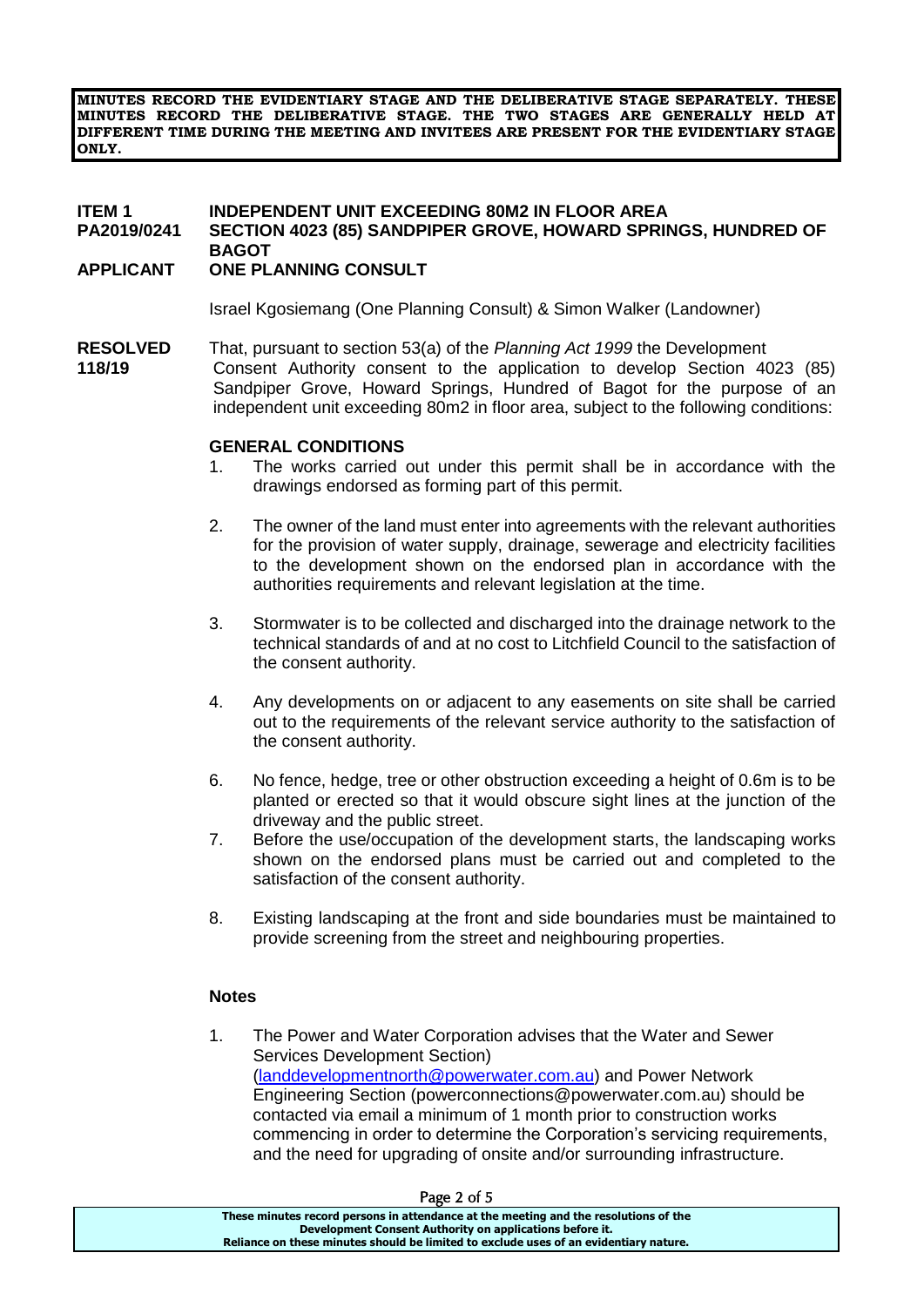- 2. A Works Permit is required from Litchfield Council before commencement of any work within the road reserve, which would include creation of any driveway crossover connecting to Litchfield Council's road network.
- 3. Notwithstanding any approved plans, signs within Litchfield Council's municipal boundaries are subject to approval under Clause 6.7 (Signs) of the Northern Territory Planning Scheme.

### **REASONS FOR THE DECISION**

1. Pursuant to section 51(a) of the *Planning Act 1999*, the consent authority must take into consideration the planning scheme that applies to the land to which the application relates.

The proposal has been assessed against the relevant clauses of the Northern Territory Planning Scheme (NTPS) and generally complies. The proposal does not comply with the provisions of under Clause 7.10.4 (Independent Units) of the NTPS and variations to the provisions is sought as part of the application.

The site is zoned RL (Rural Living) of the NTPS. The primary purpose of Zone RL is to provide for low-density rural living and a range of rural land uses including agriculture and horticulture. The proposal is considered to be generally in accordance with the purpose of the zone as it allows for low-density rural living.

The primary purpose of Clause 7.10.4 is to ensure that an independent unit does not detrimentally impact on the amenity of adjoining and nearby property and remains ancillary to the single dwelling on a site. The independent unit is the second dwelling on the site and access to it is via the single existing crossover. Both dwellings are serviced by a single reticulated power and water connection.

The proposal does not comply with sub-clauses 2(b)(ii) and 2(d) of Clause 7.10.4. The proposal seeks approval for a floor area of the independent unit exceeding 80m2 and that the unit would be serviced by an independent effluent disposal system.

The Authority is satisfied that the increased floor area to 107m2 is appropriate and the independent unit is suitable for the site. The setbacks and existing landscaping soften the visual and acoustic impacts of the development from the surrounding properties

A licensed plumber provided documentary evidence that the existing effluent disposal system was incapable of accepting the increased load and the proposed system is appropriate for the development. The Authority considers that the independent unit can be serviced by an independent effluent disposal system.

2. Pursuant to section 51(e) of the *Planning Act 1999*, the consent authority must take into consideration any submissions made under section 49, and any evidence or information received under section 50, in relation to the development application.

| Page 3 of 5                                                                           |
|---------------------------------------------------------------------------------------|
| These minutes record persons in attendance at the meeting and the resolutions of the  |
| Development Consent Authority on applications before it.                              |
| Reliance on these minutes should be limited to exclude uses of an evidentiary nature. |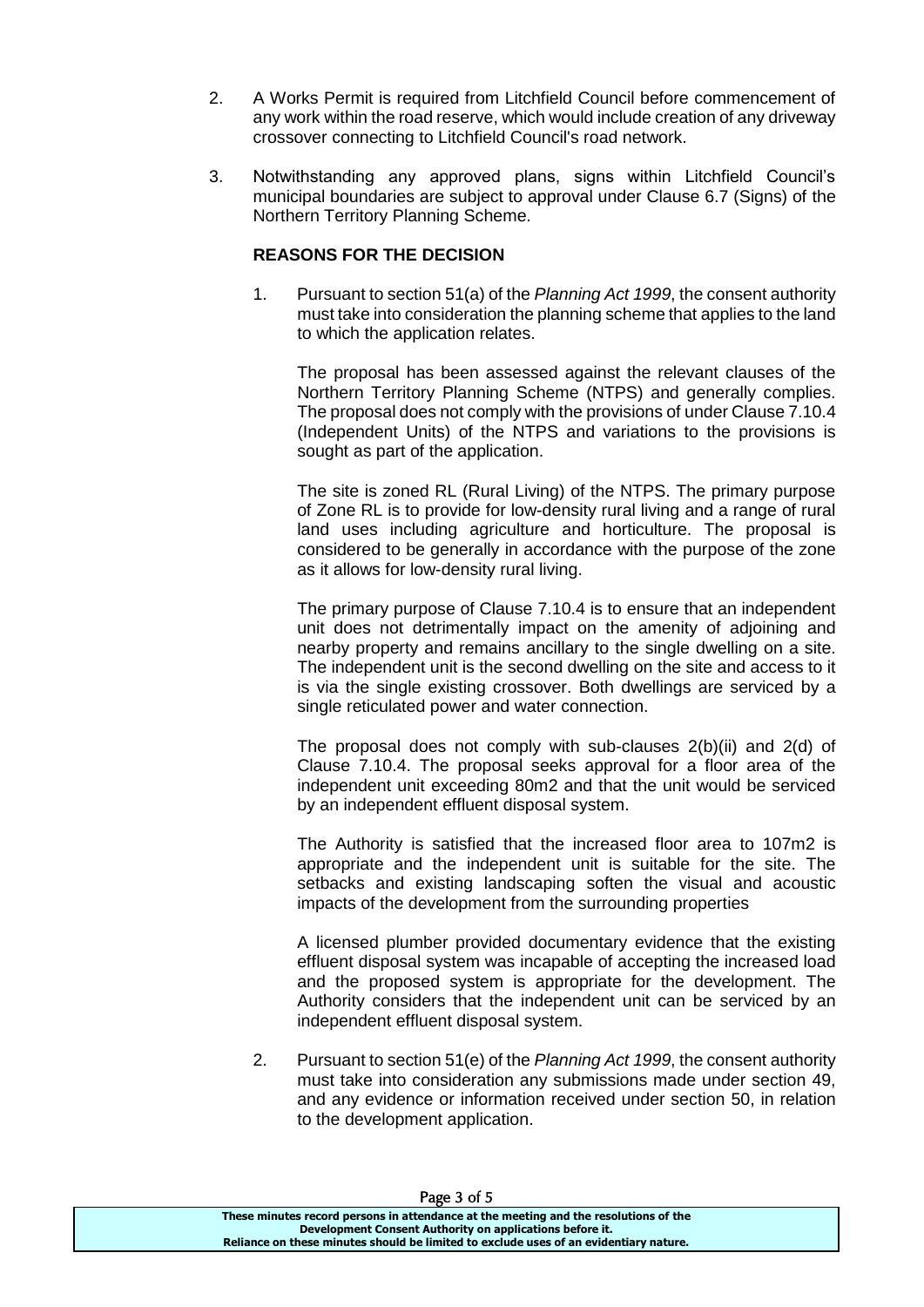No public submissions were received during the exhibition period under section 49 of the *Planning Act 1999* with respect to the proposal.

3. Pursuant to section 51(n) of the *Planning Act 1999*, the consent authority must take into consideration the potential impact on the existing and future amenity of the area in which the land is situated

The proposal is screened by established dense landscaping. The proposal also provides larger setbacks than required under Clause 7.3 (Building Setbacks for Residential Buildings and Ancillary Structures) of the NTPS. The setbacks and landscaping soften the visual and acoustic impacts of the development from the surrounding properties. The proposal is not expected to have any negative impacts on the existing or future amenity of the area.

**ACTION:** Notice of Consent and Development Permit

### **ITEM 2 SHED AND CARPORT ADDITION (ONE STRUCTURE) TO AN EXISTING SINGLE DWELLING WITH A REDUCED SIDE SETBACK PA2019/0162 SECTION 2066 (260) FREDS PASS ROAD, HUMPTY DOO, HUNDRED OF STRANGWAYS**

#### **APPLICANT MARJORIE JAEGER & KYLIE MORGAN**

Ms Marjorie Jaeger & Kyle Morgan attended. Ms Wendy Smith (left the meeting in accordance with s97(1) of the *Planning Act 1999)*

**RESOLVED** That, pursuant to section 53(c) of the Planning Act 1999, the Development Consent Authority refuse to consent to the application to develop Section 2066 (260) Freds Pass Road, Hundred of Strangways for the purpose of a shed and carport addition to an existing single dwelling with a reduced side setback for the following reasons:

#### **REASONS FOR THE DECISION**

1. Pursuant to section 51(a) of the *Planning Act 1999*, the consent authority must take into consideration the planning scheme that applies to the land to which the application relates.

The Northern Territory Planning Scheme applies to the land to which the application relates. The application was assessed against Clauses 5.19 (Rural Living), 6.5.1 (Parking Requirements), 7.1 (Residential Density and Height Limitations), and 7.3 (Building Setbacks of Residential Buildings and Ancillary Structures) and does not comply with Clause 7.3.

The proposal for a shed and carport addition (one structure) to an existing single dwelling are permitted uses and commonly found within Zone RL (Rural Living). If the proposal complied with Part 4 of the Planning Scheme, the structure would otherwise be permitted without consent.

Clause 2.5(4) (Exercise of Discretion by the Consent Authority) allows the authority to vary the provisions of Parts 4 or 5 only if it is satisfied that special circumstances justify the giving of consent. The applicant

| rage 4 OLD                                                                            |
|---------------------------------------------------------------------------------------|
| These minutes record persons in attendance at the meeting and the resolutions of the  |
| Development Consent Authority on applications before it.                              |
| Reliance on these minutes should be limited to exclude uses of an evidentiary nature. |
|                                                                                       |

#### $P_{2}$ ge 4 of  $5$